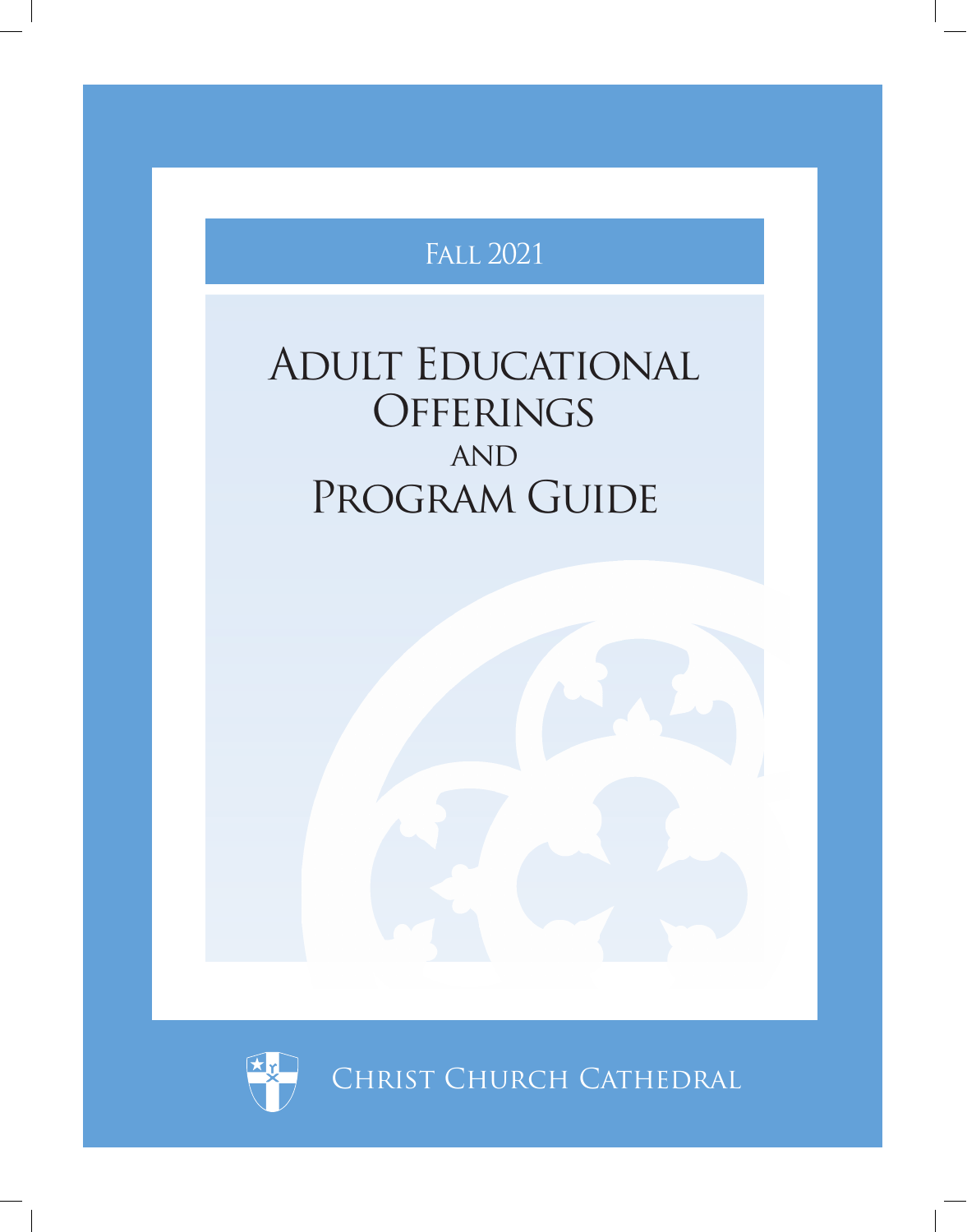# ADULT EDUCATIONAL OFFERINGS | For additional details and registration please visit<br>www.christchurchcathedral.org/events

## **SUNDAYS**

## **Dean's Hour**

*10 a.m. in Reynolds Hall*

**The Dean's Hour is a time for adult Christian formation. Dean Barkley Thompson, other parish leaders, and guest speakers address matters of faith, church life, and community.**

• **Entertaining Angels** *Sept. 12*

Canon Vicar Kathy Pfister explores the Christian imperative of hospitality through the lenses of scripture, personal belonging, and congregational vitality.

- **Holocaust Survivor** Sept. 19 Join the Justice and Peace Council to hear the story of a Holocaust survivor. *This event is part of the Justice & Peace Council's "Combatting Anti-Semitism" program. Learn more at: www. christchurchcathedral.org/cas*
- **Dean Thompson interview with Dr. Dan Joslyn-Siemiatowski**  *Sept. 26*

Dean Thompson will interview Dr. Dan Joslyn-Siemiatowski, a Seminary of the Southwest professor and Episcopalian. Dr. Joslyn-Siemiatowski works on combatting anti-Semitism in the church by understanding history and how we read Scripture. He will discuss why Christians should take a pointed interest in anti-Semitism and the importance for Christians to be forthright in combatting anti-Semitism. *This event is part of the Justice & Peace Council's "Combatting Anti-Semitism" program. Learn more at: www.christchurchcathedral.org/cas* 

• **Thin Spaces — Dean Thompson** 

#### *Oct. 3, 10, 17, 24*

Ancient Celtic Christians spoke of places where the veil between material and spiritual reality is stretched so taut as to become porous. The Celts called these "thin places." In such locations, we encounter the Divine in profound and meaningful ways. What are the characteristics of a thin place? Where are they to be found? Can

any location become thin? Dean Thompson will explore thin places with us, and even offer ways in which we can encounter God through the veil wherever we may be.

• **You Have Found Favor: Embracing a Generative Spirituality** *Dec. 12* 

- **• Things Seen and Things Not Seen**  This three-part Dean's Hour series explores how the sacred intersects with the creative arts through liturgical fashion, architecture, and fine art.
- — **Artist Mary McCleary, Touching the Sacred Oct. 31**
- — **The Meanings Behind Sacred Textiles** *Nov. 7*
- — **The Meanings Behind Sacred Architecture** *Nov. 14*
- **Alternative Giving Market** *Nov. 21* The Alternative Giving Market (AGM) is an event held once a year by the Christ Church Cathedral Mission and Outreach Council. The AGM gathers local non-profit agencies to share the wonderful charitable work taking place in our community, and helps us understand how we can address their needs.
- **Advent Wreath Making** *Nov. 28* Creating an Advent wreath is one of the welcome traditions of the season ahead for many Cathedral families and members. Making a wreath is a time-honored call for us to slow down. Enjoy quiet Gregorian music and warm, spiced cider and join us in this joyful, meaningful activity.
- **Special Guest: Charles C. Foster** *Dec. 5* Charles C. Foster, chairman of Foster LLP and a Houston-based immigration attorney, will speak on immigration challenges facing the United States generally and Houston specifically, and discuss solutions that embody compassion and strengthen the United States. Foster was a Senior Policy Advisor for the George W. Bush presidential campaigns in 2000 and 2004, and an immigration policy advisor in Barack Obama's 2008 presidential campaign.

### SUNDAYS CONT.

## sunday evenings

#### **Tea & Toast**

*5:45–6:30 p.m., Sundays, Sept. 12–Dec. 19, Bookstore and Latham Lobby*

Each week during the program year we'll be gathering after The Well for conversation and refreshment.

#### **Anti-defamation League (ADL) Anti-Semitism presentation**

#### *6:30–8 p.m., Sept 19, Reynolds Hall*

Join the Justice and Peace Council to hear a presentation by Mark Toubin, Executive Director of the Houston ADL about anti-Semitic incidents nationwide and in Houston. *This event is part of the Justice & Peace Council's "Combatting Anti-Semitism" program. Learn more at: www. christchurchcathedral.org/cas*

#### **Theology Roundtable**

#### *6:15–7:30 p.m., Oct. 17, Nov 21, Dec. 19, Jan.16, Feb. 20, McGehee Conference Room (third Sunday of the month)*

We continue our study of ecological theology with an emphasis on interconnection and compassion.

### **Anglican Way**

#### *6:15–7:45 p.m., Oct. 3, 10, 17, Nov. 7, 14, 21, 28, Dec. 5, Sanders Hall*

Dean Thompson leads this class for those who wish to deepen their understanding of the Church, its faith, and its mission. Those new to the congregation and adults seeking to be baptized, confirmed, or received are especially encouraged to attend.

#### **Author and Music Director Cameron Dezen Hammon**

#### *6-8 p.m., Oct. 24, Reynolds Hall*

Cameron Dezen Hammon will read from her memoir *This is My Body*, and teach a short spiritual writing workshop immediately following. No workshop experience is needed to participate! Registration required.

### **Spirit of Christmas Gift Wrapping Party**  *5:45–6:30 p.m., Dec. 19, Latham Lobby, Mellinger, Jeffers*

Deck the halls (or at least wrap your Christmas presents!) with the Cathedral Bookstore.

### **Dean's Hour cont.**

*10 a.m., Reynolds Hall*

Advent, and the Annunciation in particular, serve as important reminders that we are called to be part of God's on-go ration of ways we can deepen our own generative spirituality and participate more fully in God's creating. With the Rev. Rich Nelson, author, poet, and spiritual director.

#### • **A Charlie Brown Christmas** *Dec. 19*

Grab your security blankets and join Linus and your Cathedral family for our annual screening of A Charlie Brown Christmas. This event is for children of all ages, and children at heart.

*For additional information visit christchurchcathedral.org/deanshour* 

### **Cathedral 101**

*10–11 a.m. and 12:15–1:15 p.m., Sept. 19, Jeffers Conference Room 10–11 a.m. and 12:15–1:15 p.m., Nov. 14, Jeffers Conference Room*

Led by the Welcome Council and Canon Vicar Kathy Pfister, this is a practical orientation for newcomers to life at the Cathedral.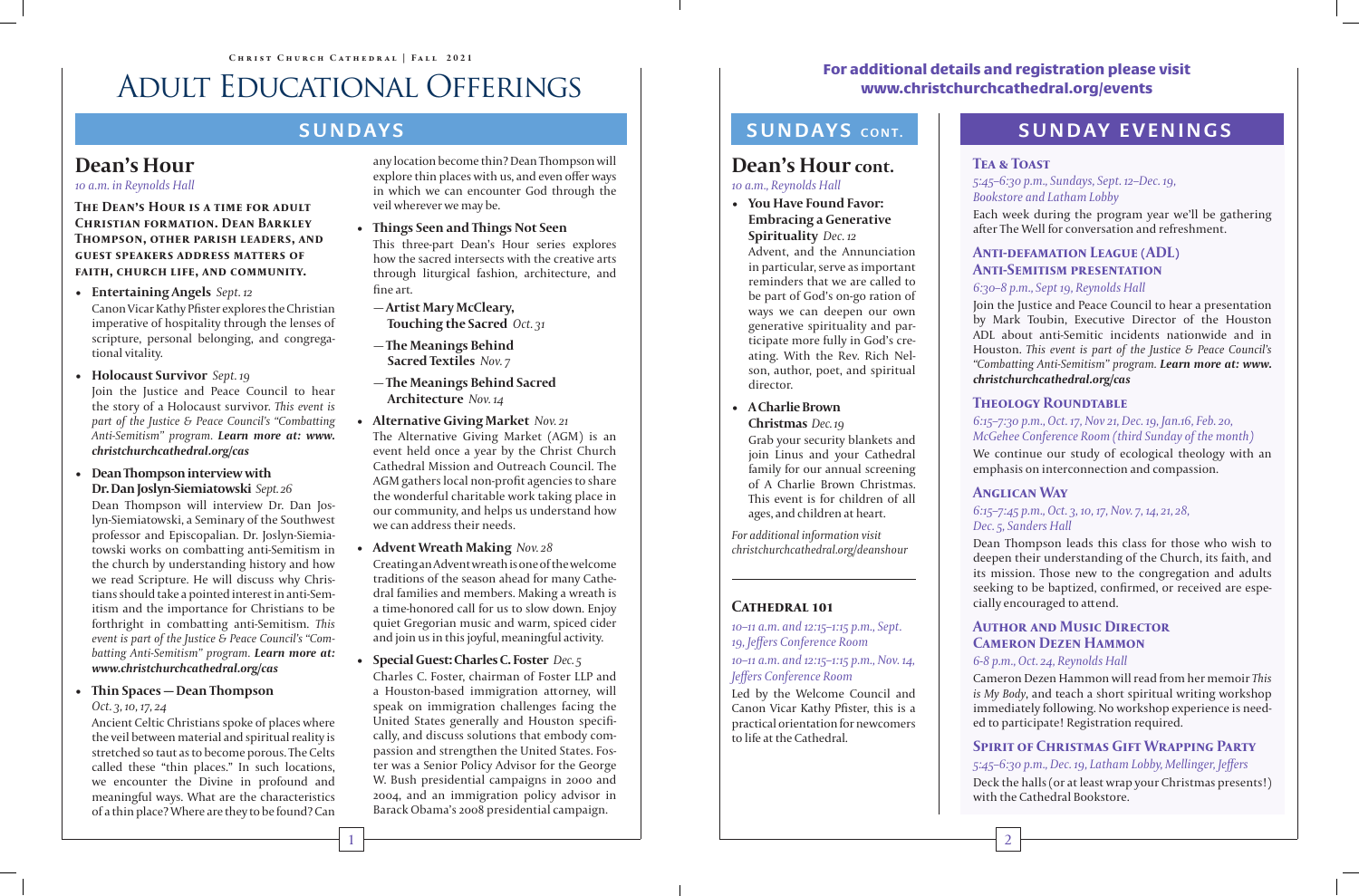#### **Young Adults First Friday Fellowship**

*7:30–8:30 p.m. (First Friday of the Month)*

Oct. 1, Montrose Pub Crawl; Nov. 5, Friendsgiving; Dec. 3, Christmas Party

## **Pastoral Care Groups**

- **Community of Hope Circle of Care**  *6–8 p.m., Oct. 12, Nov 9, Dec. 14 , Zoom, (Second Tuesday of the Month)*
- **Threads of Comfort and Joy**  *10–11 a.m., Sept. 11, Oct.9, Nov. 13, Dec. 11, Mellinger Room, (Second Saturday of the Month)* A gathering for those who love to knit and crochet.

#### • **Alzheimer & Dementia Support Group**

*11:30 a.m. to 1 p.m., Oct 14, Nov 11, Dec. 9, Zoom, (Second Thursday of the Month)*

#### • **Stepping Stones**

This fall the Pastoral Care Council is launching "Stepping Stones Through Life," a program series meant to bring subject matter experts to offer discussion of topics on major life events and different phases and transitions in life. It will include content for new parents, recently married/divorced, widows/widowers, and more.

#### **AMAZING WOMEN of Faith**

#### **BIBLE STUDIES THAT SHARE A COMMON curriculum throughout each season**

- **— Aging Solo** *4 week series starting Sept. 15, Zoom*
- **Funeral Planning Workshop** *10 a.m. to noon*, *Oct. 16, McGehee Conference Room*
- **— Obituary Writing Workshop** *1:30–3:30 p.m., Oct. 16, McGehee Conference Room*
- **— Sandwich Generation** *noon to 1:30 p.m., Oct. 21, Zoom*

#### **Cathedral 20s & 30s Wednesday Nights**

*6:30–8 p.m., Sept. 22–Dec. 15. For more information contact Canon Bradley Varnell.*

### **Buscando La Luz**

*7–8 p.m., Sept. 1, 8, 15, 29, Oct. 6, 13, 27, Nov. 3, 10, Dec. 1 and 8, Mellinger Room*

Buscando la Luz/Seeking the Light is a program offered by the Latino Ministry of the Cathedral to our Spanish speaking congregation.

#### **The Dean's Book Club**

*6:30–8 p.m., Sept. 1, Oct. 6, Nov. 3, Dec. 1, McGehee Conference Room, (First Wednesday of the Month)* Books to be determined by group.

*6:30–7:30 p.m., In-person, third Thursday of the month, Sept. 16, Oct. 21, Nov. 18, Dec. 16*

A monthly gathering of women, where the stories and lives of Amazing Women are shared and discussed. Contact Canon Becky Zartman for more information.

## WEEKNIGHTS **OTHER RECURRING EVENTS**

## bible & study groups

## **Cathedral Commons Bible Study**

### **Latino Youth SUNDAY SCHOOL**

This semester we're learning about the interplay of Scripture and the liturgy of the Book of Common Prayer. Each session explores the Scripture, the rite, and how they fuse with our lived experiences to make new meaning.

#### **Cathedral Commons Season Launch**

#### *9 a.m. – 1 p.m., Sept. 11, Reynolds Hall*

Cathedral Commons begins with a (non-mandatory) in-person Saturday session. *Bible Studies start Sept. 14.*

• **Tuesday Early Morning Men & Women's Bible Study** *7–8 a.m., Tuesdays, Sept. 14–Nov. 16, Zoom 2nd Tuesday of the month in–person, Jeffers*

Led by Canon Vicar Kathy Pfister

- **Women's Evening Bible Study** *6:30–7:30 p.m., Tuesdays, Sept. 14–Nov. 16, Zoom* Led by Canon Becky Zartman
- **Thursday Lunchtime Men & Women's Bible Study** *12–1 p.m. Thursdays, Sept. 16–Nov. 18, Zoom 2nd Thursday of the month in–person, Jeffers*

Co-led by Canons Bradley Varnell and Kathy Pfister.

#### **Women's Morning Bible Study**

*9:30–11 a.m., Wednesdays, Zoom (In-person first Wednesday of each month)*

Gather for sincere and truthful conversation on the appointed scripture reading for the following Sunday.

#### **Men's Morning Bible Study** *7–8 a.m. Wednesdays, Zoom, (7:30 a.m. in-person first Wednesday of each month)*

Hosted by Dean Thompson, this group gathers weekly to explore the scriptures. This fall, we will be reading Wisdom Literature, including the books of Proverbs, Job, and Ecclesiastes.

#### **Holy Curiosity**

#### *6:30–8 p.m., Thursdays, begins Oct. 7, Reynolds Hall (continues on Zoom or in-person)*

A seven-week small group offering which allows participants to have real conversations, form relationships, and ask the questions they've always wanted to ask.

#### **Education for Ministry (EfM)**  *9:30 a.m. to noon and 6:30–9 p.m., Tuesdays, Sept. 7–June 7*

Participants deepen their understanding of faith as they study the Old and New Testament, church history, and Christian theology.

#### **Children's Sunday School**

#### *10–11 a.m., Sept. 12–Dec. 12, Jones 201–208*

Weekly time of Christian formation for children ages 2 years to 5th grade.

#### **Youth Sunday School**

#### *10–11 a.m., grades 6–12, Sept. 12–Dec. 12, The Treehouse*

A place to come together and grow in faith through teaching, discussion, and doughnuts (grades 6–12 and Confirmation class).

*1:30–2:30 p.m., Sept. 12–Dec. 12, The Treehouse*

Utilizando un currículum episcopal, los jóvenes de la Catedral se reúnen en el Treehouse.

**To sign up for a bible study group, contact Canon Becky Zartman or visit www.christchurchcathedral.org/biblestudies**

# Adult Educational Offerings

### For additional details and registration please visit www.christchurchcathedral.org/events

## Children and Youth Educational Offerings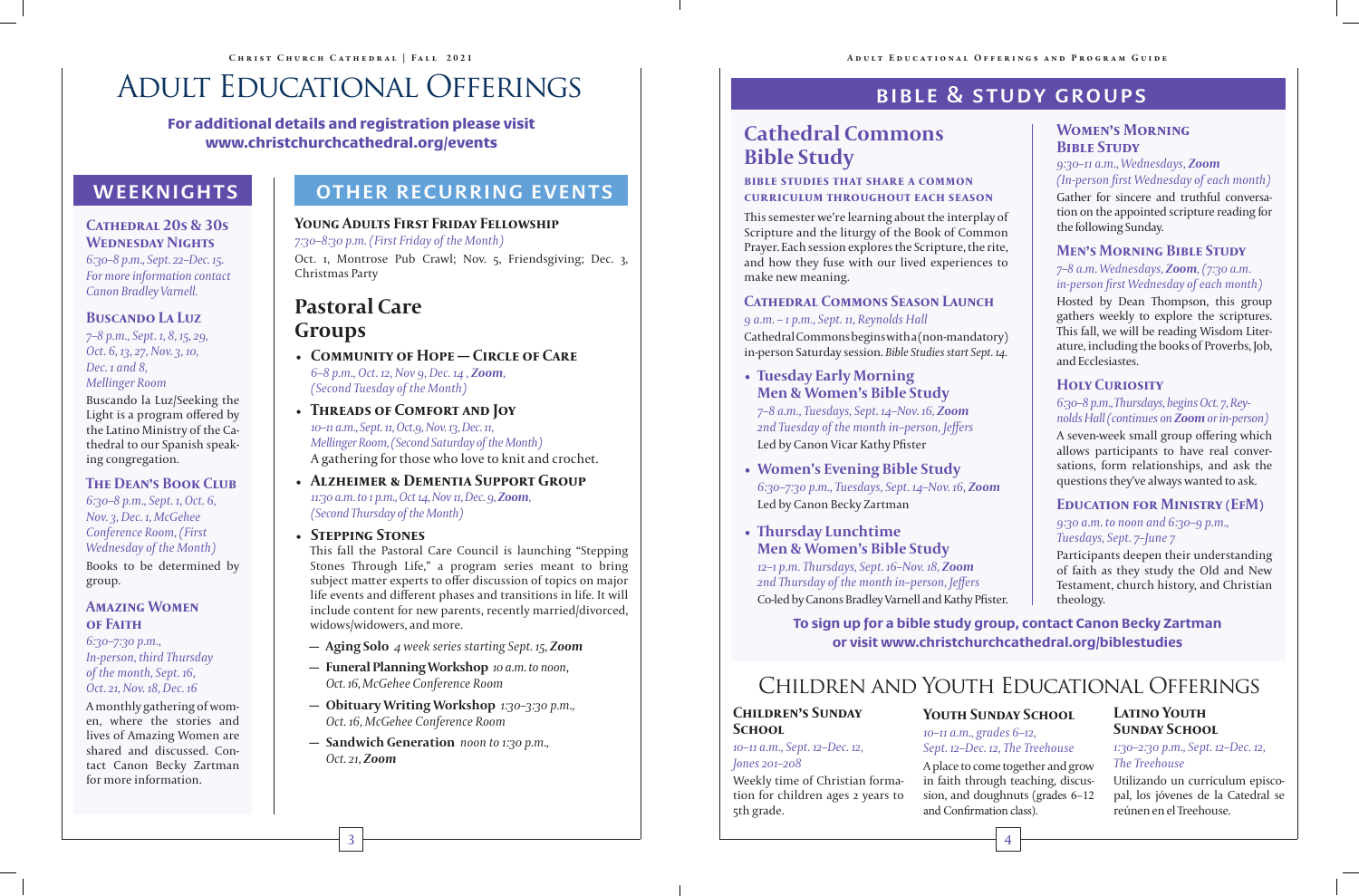## special events

### **Labor Day Popsicles & Fellowship**

#### *9:30–11 a.m., Sept. 5, Reynolds Hall*

Come cool off with your Cathedral family! Grab a popsicle and a question card and connect with new and old friends.

#### **Learning to Pray**

#### *6–7 p.m., Sept. 9, Zoom*

Fr. James Martin, progressive Jesuit priest and author of several award winning books, discusses his latest book, *Learning to Pray: A Guide for Everyone* with the Episcopal Booksellers Association. Program will include Q&A from attendees.

#### **CONFIRMATION PARENT MEETING**

*12:15–12:55 p.m. Sept. 12, The Treehouse* Meeting for parents of 8 grade youth and up who are interested in getting confirmed.

#### **Holocaust Museum Tour**

#### *10 a.m. to noon, Sept. 18*

Justice & Peace Council sponsored tour of the Holocaust Museum. Registration required. *This event is part of the Justice & Peace Council's "Combatting Anti-Semitism" program. Learn more at: www.christchurchcathedral.org/cas* 

#### **INSTRUCTION IN EUCHARIST**

#### *10–10:50, Sept. 19, Cathedral, sacristy, and Golding Chapel*

Designed to help us learn/remember why and how we receive the Eucharist, geared for those who want their kiddos to get the basics this year.

#### **Friends 4 Life Pet Blessing & Compline**

#### *7–8 p.m., Oct. 1, Friends 4 Life facility, Heights*

Join us at Friends 4 Life for Pet Blessings & Compline with Canines and Kitties.

#### **Mes de la Herencia Latina/ Hispana** *2:30–4 p.m., Oct. 3 and Oct. 10, Reynolds Hall*

During National Hispanic Heritage Month, occurring across North America from mid-Sept. to mid-Oct., we will proudly celebrate the diversity of Latino/Hispanic culture.

### **St. Francis Celebration: Blessing of the Animals**

#### *4–5 p.m., Oct. 3, Bishop's Courtyard*

An annual in observance of the feast day of the patron saint of animals.

#### **BOOKSTORE CELEBRATION TEA**

#### *4–5:30, Oct. 12, Mellinger Room*

The Cathedral will host a Tea to celebrate the bookstore's rich history and honor the retirement of founders Cynthia Pyle and Wendy Bentlif.

#### **Conversation with Marilynne Robinson**

#### *6–7 p.m., Oct. 14, Zoom*

Notable author discusses *Jack,* the fourth novel in her Gilead series, with the Episcopal Booksellers Association. Conversation will include Q&A with attendees.

#### **Day of the Dead Altar**

#### *7 p.m., Oct. 28 to Nov. 1 at noon, Cathedral*

To celebrate and remember our loved ones who have passed.

#### **Boo-Bash**

#### *6–8 p.m., Oct. 29, Reynolds Hall*

Creatures of all ages will be treated (not tricked), and we'll have a brief All Hallow's Eve service in the columbarium followed by food, games, and a ton of fun!

## SPECIAL EVENTS CONT.

## **CONVERSATION WITH KATE BOWLER**

#### *6–7, p.m., Nov. 11, Zoom*

Bestselling author Kate Bowler asks: "How do you move forward with a life you didn't choose?" in a conversation with the Episcopal Booksellers Association about her newest book, *No Cure for Being Human (And Other Truths I Need to Hear).*

#### **Fall Beach Retreat** *Nov. 12–14, Galveston*

Join us for a unique retreat in Galveston that gives youth (grades 6–12) a time to escape the chaos of life and reconnect with God.

#### **Latino Ministry Noche Familiar** *6–9 p.m., Nov. 19, Reynold's Hall*

A wonderful program intended to build community and strengthen relationships among participant families.

#### **Misa de Vispera de Accia de gracias**

#### *7–9 p.m., Nov. 24, Location TBA*

The Latino Congregation gets together to have a service for Thanksgiving Eve.

#### **Advent Wreath Making**

#### *10–11 a.m., Nov. 28, Reynolds Hall*

Gather with your Cathedral family to welcome Advent by creating Advent Wreaths!

#### **Advent Quiet Day**

#### *9 a.m. to 3 p.m., Dec. 4, Reynolds Hall*

Sister Hannah from the Community of Saint Mary, an Episcopal order of nuns and a registered dietician, will lead reflections about what really feeds us, incorporating wholeness into our lives, and preparing for the Advent season ahead.

#### **Christmas Camp (Dress Rehearsal for pageant)**

#### *9:30–11:30 a.m., Dec. 18, Jones 205–208*

Come get all costumed up and run through our annual Christmas Eve Pageant. There is room at the manger for you!

#### **Las Posadas**

#### *7-9 p.m., December 16-23, Location TBA*

The Latino Ministry will get together to commemorate the journey of Joseph and Mary from Nazareth to Bethlehem in search of a safe refuge where Mary could give birth to the baby Jesus.

#### **Christmas Pageant**

*3–5 p.m., Dec. 24, Reynolds Hall & the Cathedral*

# **SPECIAL SERVICES**

# EVENT PROGRAM GUIDE

## **Blessing of the Animals**

*4-5 p.m., Oct. 3, Bishops Courtyard*

### **All Saints Day Service**

*12:05-12:45 p.m., Nov. 1, Cathedral*

### **All Souls Day: Personal Quiet Time**

*9 a.m. to 8 p.m., Nov. 2, Cathedral*

### **All Saints Evensong**

 *5 p.m., Nov. 7, Cathedral*

### **Thanksgiving Eve Service**

*6:30-7:30 p.m., Nov. 24, Cathedral*

### **Advent Lessons and Carols** *5 p.m., Dec. 5 , Cathedral*

**The Longest Night** *5:30 p.m. (Zoom)*

 *6:30 p.m., Dec. 20, Cathedral,*

### **Pastorela**  *noon to 3 p.m. Dec. 26, Cathedral*

 $5 \sim 6$ 

### For additional details and registration please visit www.christchurchcathedral.org/events